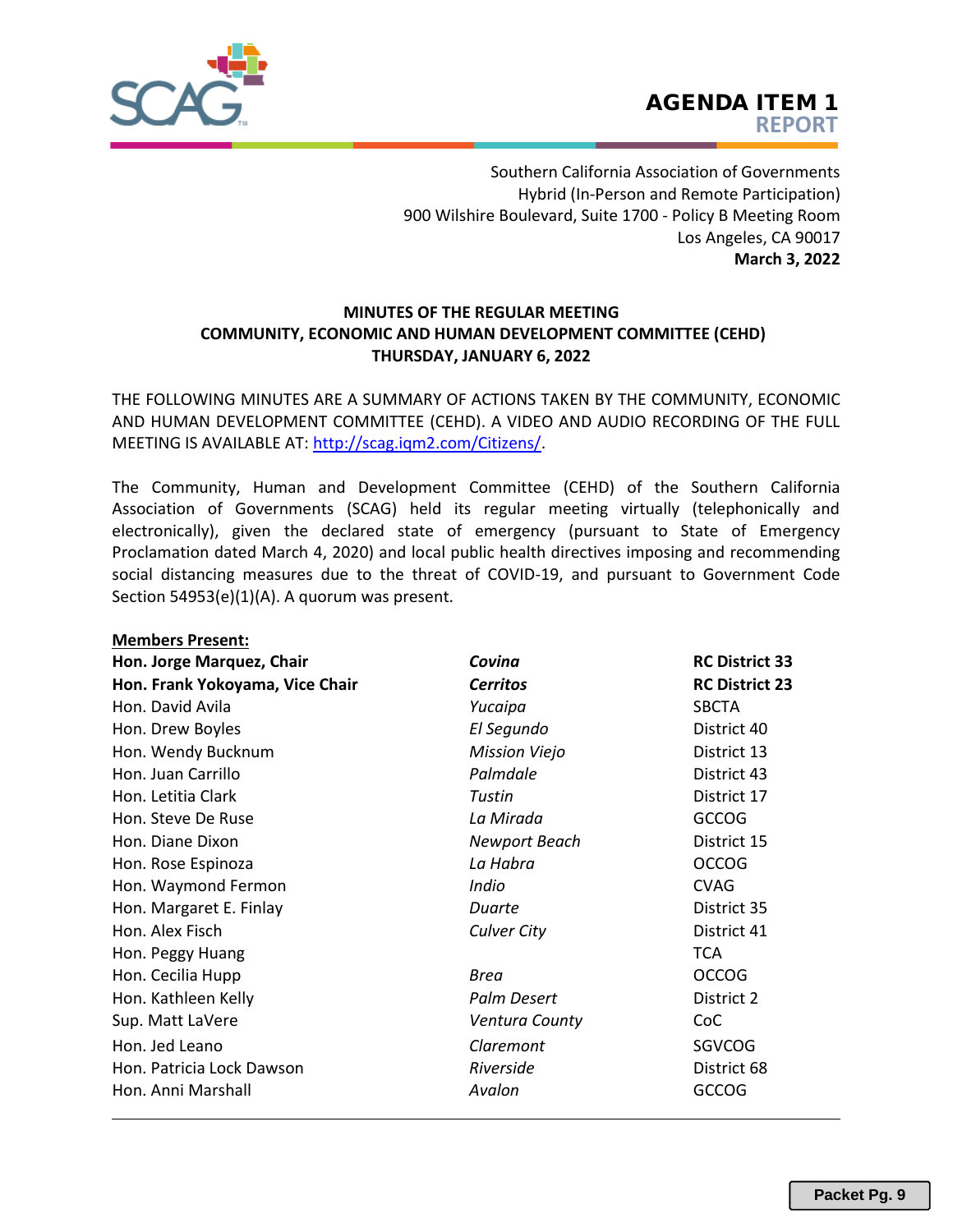

# **REPORT**

#### **Members Not Present**

**Hon. Adele Andrade-Stadler** Hon. Al Austin, II Hon. Megan Beaman Jacinto **Hon. Michael C. Carroll Hon. Ramon Castro Hon. Paula Devine Hon. Mark Henderson Hon. George A. Nava Hon. Kim Nguyen Hon. Edward Paget Hon. Nithya Raman Hon. Gabriel Reyes Hon. Rex Richardson** 

| Hon. Andrew Masiel, Sr. | Tribal Gov't Reg'l Planning  |                              |
|-------------------------|------------------------------|------------------------------|
| Hon. Lauren Meister     | West Hollywood               | <b>WSCCOG</b>                |
| Hon. Bill Miranda       | Santa Clarita                | <b>SFVCOG</b>                |
| Hon. John A. Mirisch    | <b>Beverly Hills</b>         | Pres. Appt., Member-at-Large |
| Hon. Marisela Nava      | Perris                       | District 69                  |
| Hon. Trevor O'Neil      | Anaheim                      | District 19                  |
| Hon. Sunny Park         | <b>Buena Park</b>            | <b>OCCOG</b>                 |
| Hon. Ariel Pe           | Lakewood                     | <b>GCCOG</b>                 |
| Hon. Misty Perez        | Port Hueneme                 | Pres. Appt., Member-at-Large |
| Hon. Michael Posey      | <b>Huntington Beach</b>      | District 64                  |
| Hon. Sonny Santa Ines   | <b>Bellflower</b>            | <b>GCCOG</b>                 |
| Hon. Nicholas Schultz   | <b>Burbank</b>               | <b>AVCJPA</b>                |
| Hon. David Shapiro      | Calabasas                    | District 44                  |
| Hon. Becky Shevlin      | Monrovia                     | <b>SGVCOG</b>                |
| Hon. Andy Sobel         | Santa Paula                  | <b>VCOG</b>                  |
| Hon. Wes Speake         | Corona                       | <b>WRCOG</b>                 |
| Hon. Mark Waronek       | Lomita                       | <b>SBCCOG</b>                |
| Hon. Acquanetta Warren  | Fontana                      | <b>SBCTA</b>                 |
| Hon. Christi White      | Murrieta                     | <b>WRCOG</b>                 |
| Hon. Tony Wu            | <b>West Covina</b>           | <b>SGVCOG</b>                |
| Hon. Frank Zerunyan     | <b>Rolling Hills Estates</b> | <b>SBCCOG</b>                |
|                         |                              |                              |

| Alhambra                    | District 34  |
|-----------------------------|--------------|
| Long Beach                  | GCCOG        |
| Coachella                   | District 66  |
| <i><u><b>Irvine</b></u></i> | District 14  |
| <b>Imperial County</b>      | CoC          |
| Glendale                    | District 42  |
| Gardena                     | District 28  |
| <b>Brawley</b>              | <b>ICTC</b>  |
| Garden Grove                | District 18  |
| <b>Needles</b>              | <b>SBCTA</b> |
| Los Angeles                 | District 51  |
| San Bernardino County       | CoC          |
| Long Beach                  | District 29  |
|                             |              |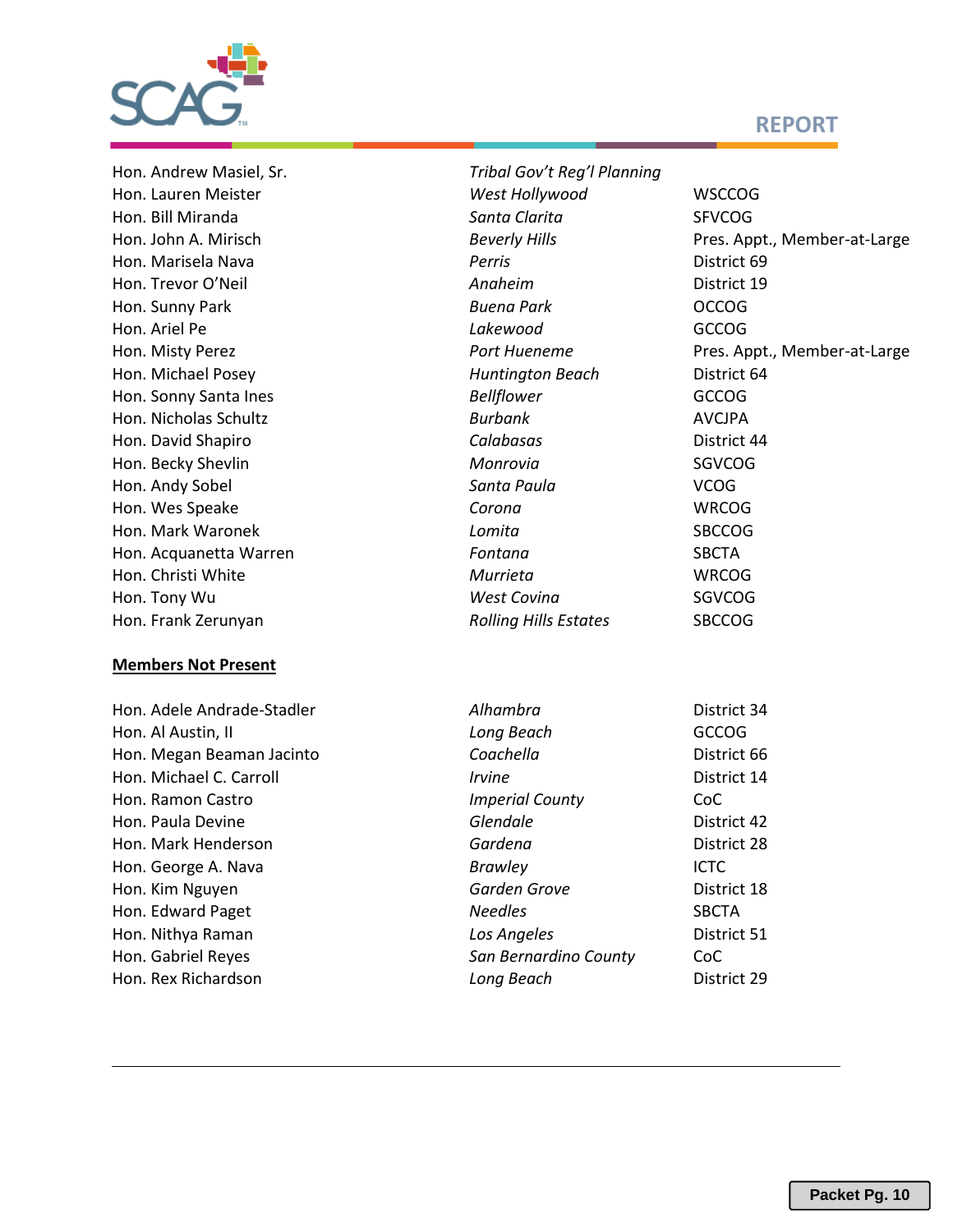

## **CALL TO ORDER AND PLEDGE OF ALLEGIANCE**

The Honorable Jorge Marquez called the meeting to order at 9:30 a.m. and asked Councilmember Peggy Huang, TCA Representative, to lead the Pledge of Allegiance.

## **PUBLIC COMMENT PERIOD**

Chair Marquez provided detailed instructions and general information on how to provide public comments. Additionally, he noted that public comments received via email to [CEHDPublicComment@scag.ca.gov](mailto:CEHDPublicComment@scag.ca.gov) after 5pm on Wednesday, January 5, 2022, would be announced and included as part of the official record of the meeting.

Chair Marquez opened the public comment period and asked members of the public to use the "raise hand" function on the computer or \*9 by phone and wait for SCAG staff to announce their name or phone number. Chair Marquez noted that due to the number of public speakers today, the public may verbally address the CEHD for a total of 3 minutes on all items on the agenda.

Chair Marquez thanked everyone for participating remotely and reiterated that anyone on their computers to speak by using the "raise hand" function and/or wait for SCAG staff to announce their name or phone number. He noted that this was the time for members of the public to offer comment for matters that are within SCAG's jurisdiction but are not listed on the agenda.

SCAG staff noted there were no written public comments received by email before or after the 5pm deadline on Wednesday, January 5, 2022. SCAG staff also noted that there were no public comments for matters not listed on the agenda.

Chair Marquez closed the public comment period for matters not listed on the agenda.

## **REVIEW AND PRIORITIZE AGENDA ITEMS**

No reprioritizations were made.

## **CONSENT CALENDAR**

Approval Item

1. Minutes of the November 4, 2022, Meeting

Receive and File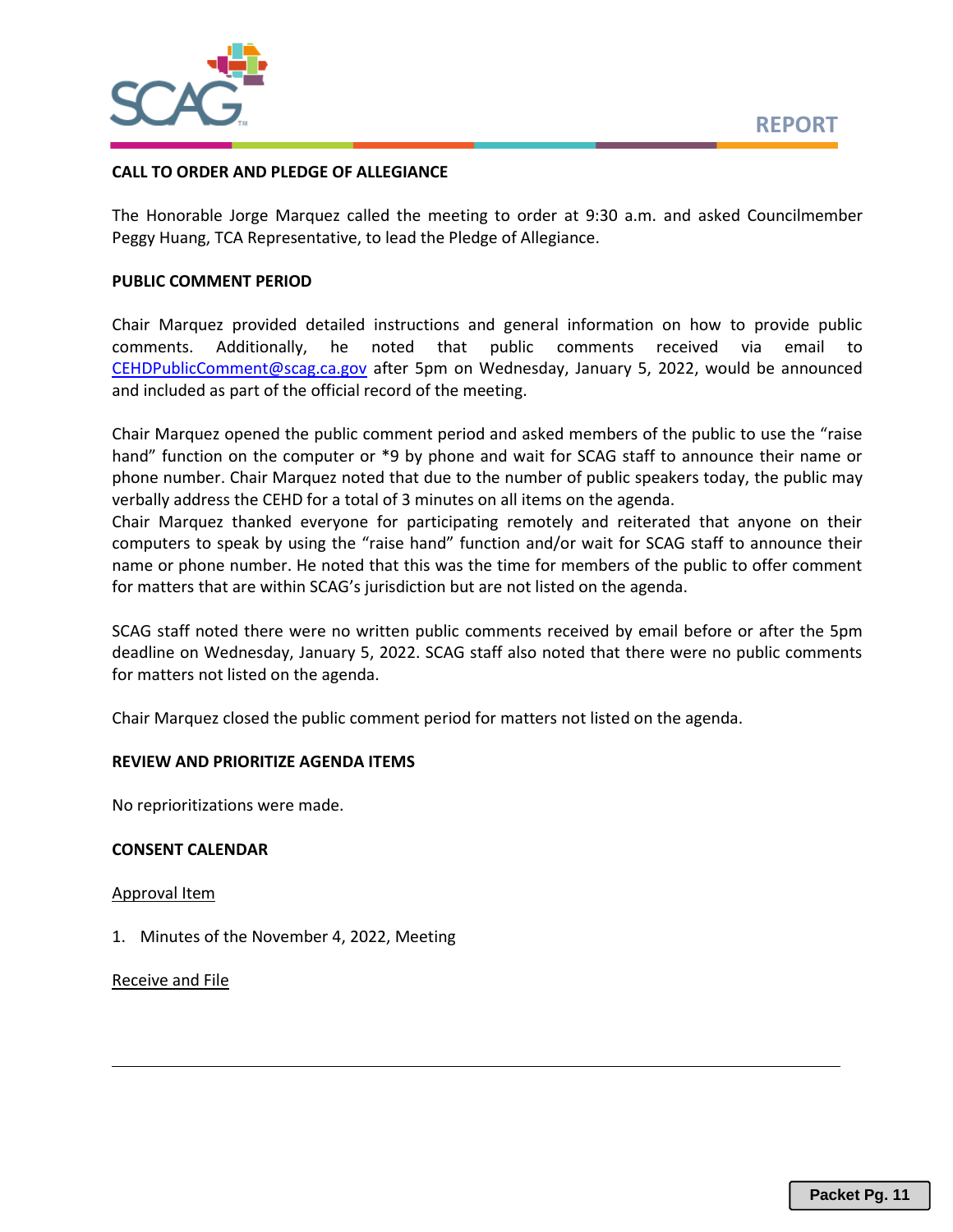

- 2. Transmittal to South Coast Air Quality Management District of Draft 2022 Air Quality Management Plan Appendix IV-C Regional Transportation Plan/Sustainable Communities Strategy and Transportation Control Measures
- 3. 2021 Student Showcase

A MOTION was made (Bucknum) to approve the Consent Calendar. Motion was SECONDED (Shapiro) and passed by the following roll call vote:

- **AYES:** AVILA, BOYLES, BUCKNUM, CARRILLO, CLARK, DE RUSE, DIXON, ESPINOZA, FINLAY, FISCH, HUANG, HUPP, KELLY, LEVERE, LEANO, LOCK DAWSON, MARQUEZ, MARSHALL, MEISTER, MIRISCH, M. NAVA, O'NEIL, PARK, PE, PEREZ, POSEY, SANTA INES, SCHULTZ, SHAPIRO, SHEVLIN, SOBEL, SPEAKE, WARONEK, WARREN, WHITE, WU, AND ZERUNYAN (37)
- **NOES:** (0)
- **ABSTAIN:** (0)

There were no public comments on this item.

#### **INFORMATION ITEMS**

4. Expanding Homeownership Opportunities Panel

Chair Marquez provided a brief overview and noted that staff invited two panelists to provide information on the critical components of expanding access to homeownership and about programs that support homeownership. He asked Jenna Hornstock, SCAG staff, to introduce both speakers.

Ms. Hornstock provided brief introductions and introduced to the Committee Molly Ellis, Training and Outreach Manager, California Housing Finance Agency (CalHFA) and Clemente Mojica, President and CEO, Neighborhood Partnership Housing Services (NPHS, Inc.).

Each panelist shared their presentation, which included an overview of a variety of homebuyer assistance programs; community-based services, including loan programs, down-payment assistance programs, home-buyer counseling; and a variety of first mortgage products to help all families with the opportunity to achieve housing and economic security.

The panelists and SCAG staff responded to comments and questions expressed by the Councilmembers, including observations that focused on public outreach methods, ADU utilities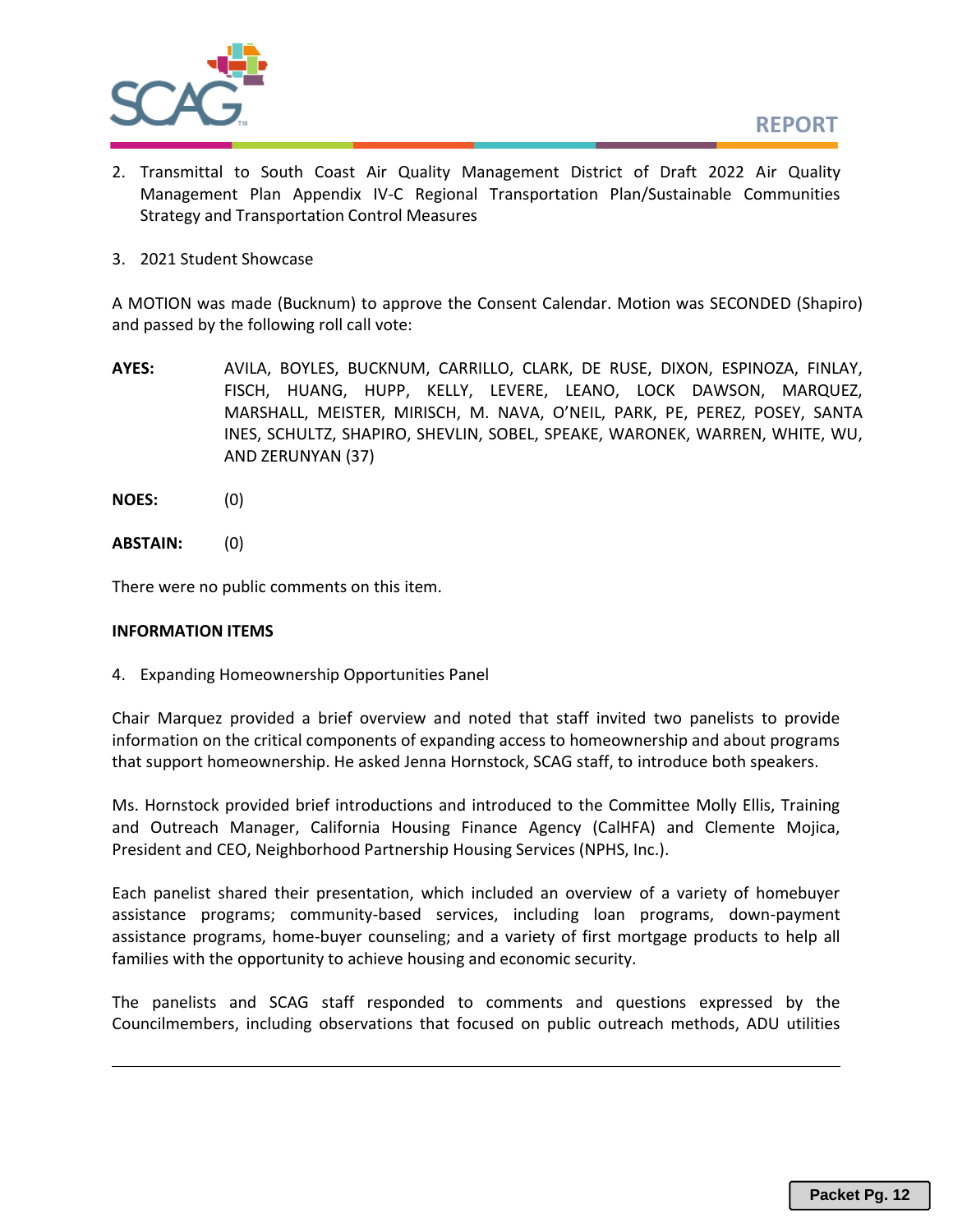

and infrastructure concerns, and opportunities to identify homeownership solutions within multifamily complex units.

The Committee thanked the panelists for their important presentations and expressed appreciation to SCAG staff for bringing topics that focus on implementable solutions at the local and regional community levels.

The Committee asked staff to provide clarification on Senate Bill 9, particularly requirements related to the lot split provisions and language on owner-occupied requirements. In addition, the Committee noted it would be helpful to have a factsheet or summary page highlighting the various homeownership programs to distribute to their staff and homeowners in their communities. Staff concurred and noted that further information would be provided.

There were no public comments on this item.

The comprehensive staff report, including PowerPoint presentations, was included in the agenda packet.

5. Regional Early Action Plan (REAP) Bi-Annual Status Report

Chair Marquez provided an introduction of the REAP program update. He asked Ma'Ayn Johnson, SCAG staff, to provide some background information and present highlights of the REAP Bi-Annual Status Report.

Ms. Johnson's presentation included an overview of the REAP program implementation activities and a summary of the following items:

- REAP Program Administration Outline
- Regional Housing Policy Solutions
- Partnerships and Outreach
- Sustainable Communities Strategies (SCS) Integration
- Transit Oriented Development Work Program

There were no public comments or additional discussions from the Committee on this item.

The comprehensive staff report and PowerPoint presentation were included in the agenda packet.

## **CHAIR'S REPORT**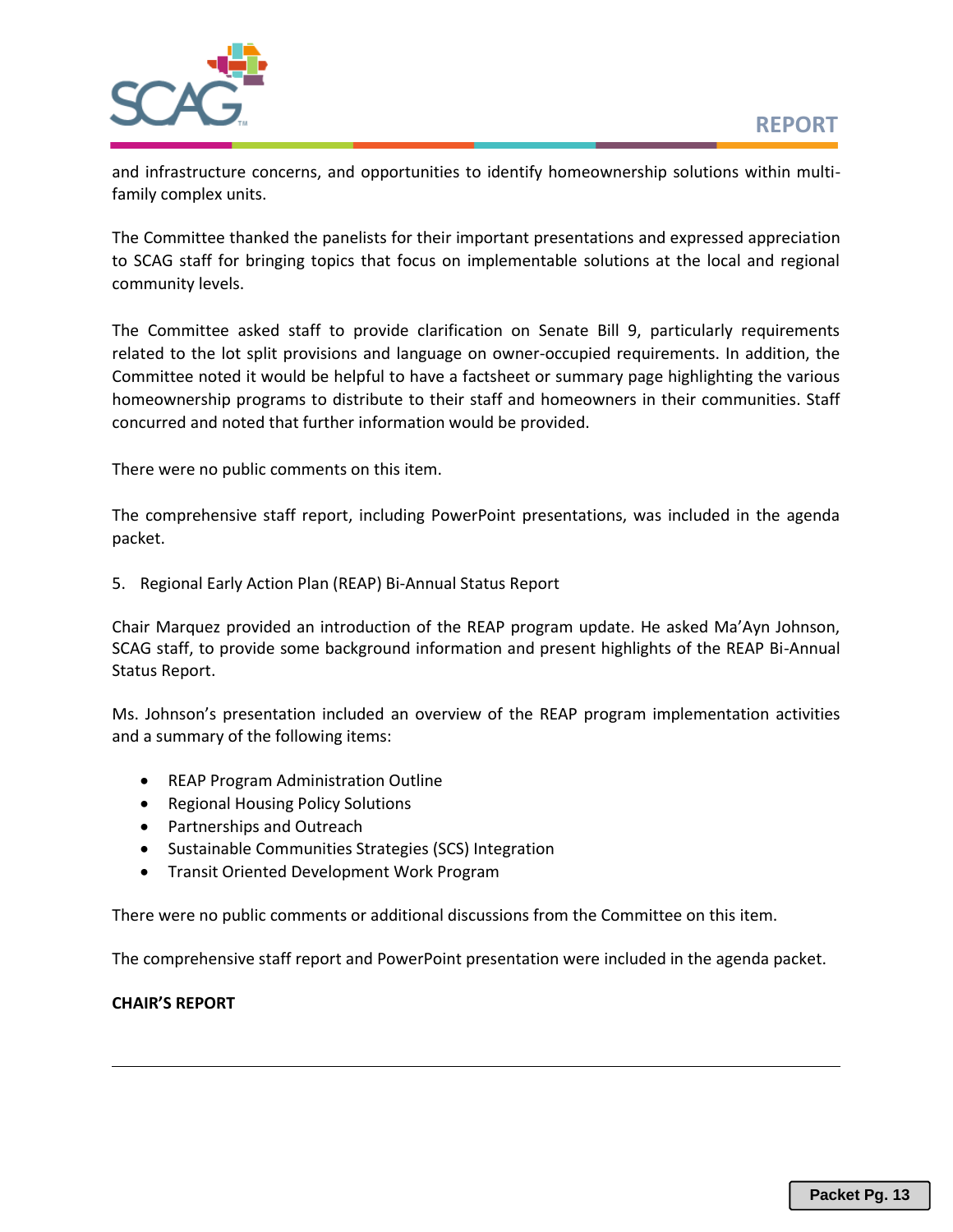

Chair Marquez noted that in lieu of the regular CEHD meeting on February 3, 2022, there would be a meeting of SCAG's Joint Policy Committees (JPC).

### **STAFF REPORT**

SCAG staff Jonathan Hughes reminded the Committee that SCAG's Housing Policy Leadership Academy would be kicking off soon and that interested Members should contact staff. He also noted that the 2022 Regional Conference and General Assembly is scheduled to place in person, May 4-6, 2022, at the JW Marriott Desert Springs, in Palm Desert, CA.

#### **FUTURE AGENDA ITEMS**

The Committee requested a report that identifies the impact global investments and global investors have on first-time homeownership.

### **ADJOURNMENT**

There being no further business, Chair Marquez adjourned the CEHD Committee meeting at 11:04 a.m.

Respectfully submitted by:

Carmen Summers Community, Economic and Human Development Committee Clerk

[MINUTES ARE UNOFFICIAL UNTIL APPROVED BY THE CEHD COMMITTEE]